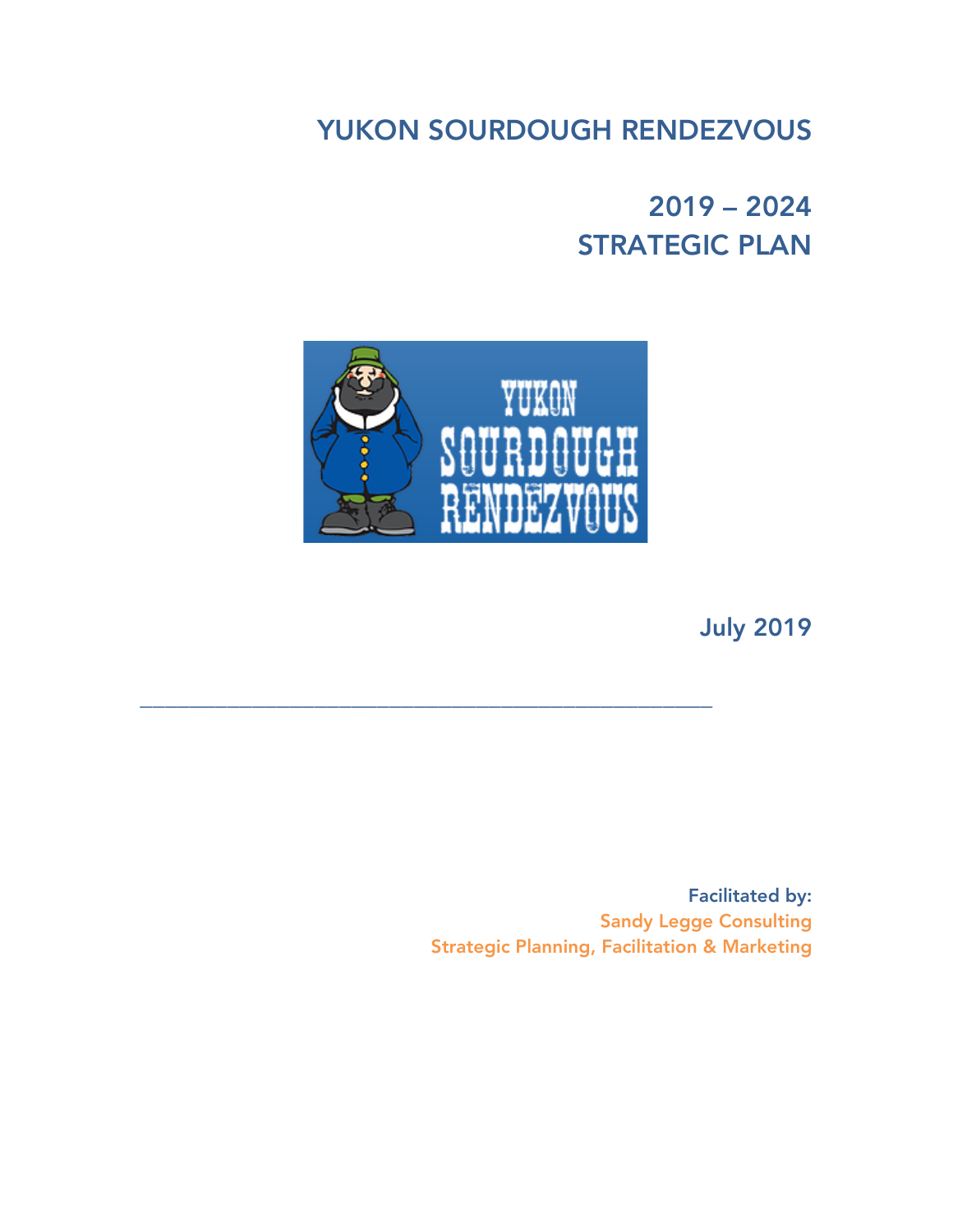# **Table of Contents**

Appendix A - YSR Summary Notes - Strat Planning Session 1, June 15 2019 Appendix B - YSR Summary Notes - Strat Planning Session 2, July 14 2019 Appendix C - YSR Summary Notes - Strat Planning Session 3, July 22, 2019 Appendix D - YSR Board Skills Matrix Planning Document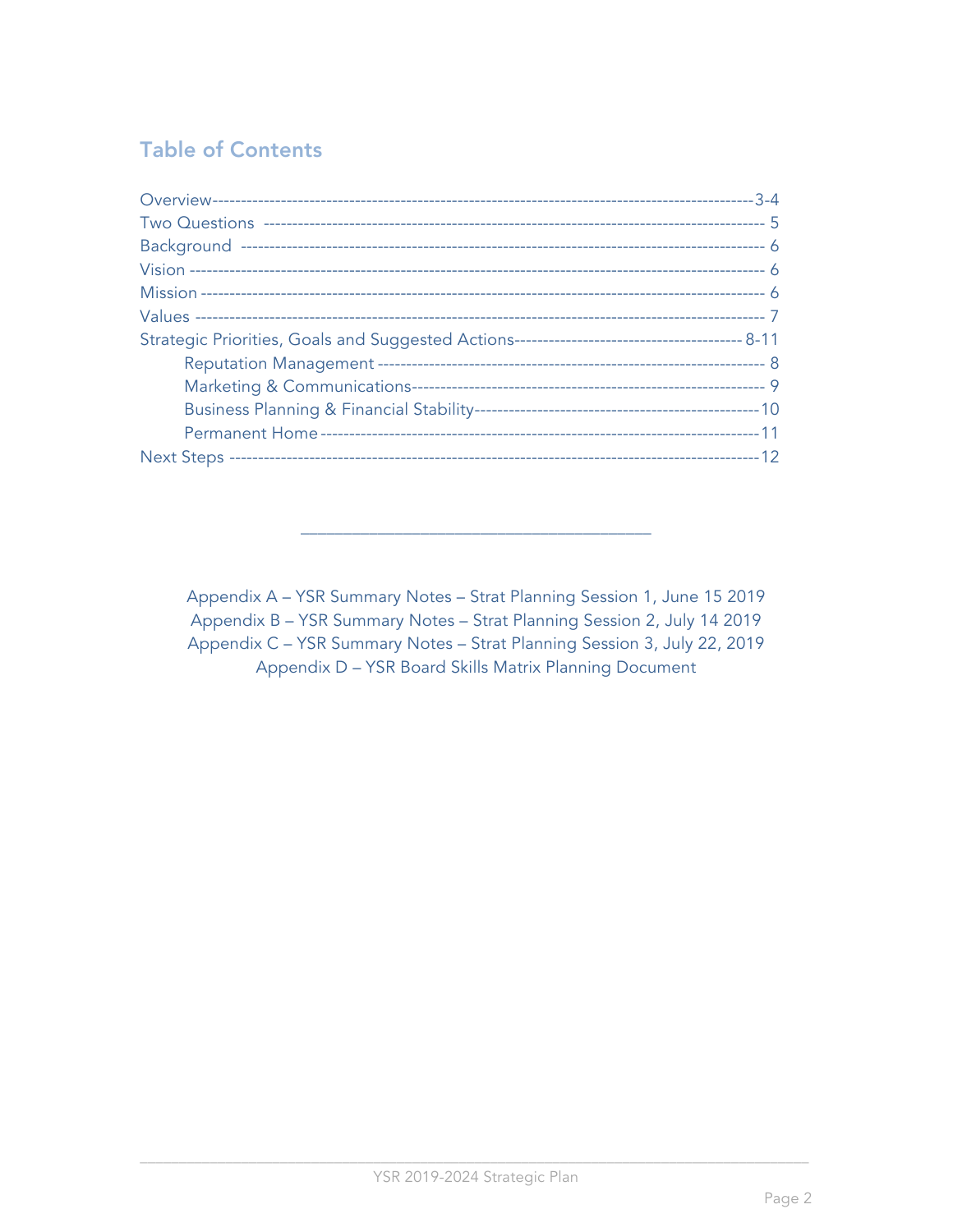## **Overview**

The Yukon Sourdough Rendezvous (YSR) conducted a strategic planning exercise consisting of a number of sessions from April – July of 2019. The YSR has experienced a "changing of the guard" over the past number of years and has had feedback from the community that has lead to a desire on behalf of the board of directors to build a new strategic plan that will take the organization to their  $60<sup>th</sup>$  anniversary in 2024. YSR has had an invigoration at the executive level in the last year and will see a change in leadership in late 2019. The previous strategic plan was a three-year plan for 2015 – 2018.

A comprehensive understanding of the organization was developed via review of previous plans, budgets, marketing materials, debrief documents and a number of information gathering sessions/interviews with the ED, Operations Manager and the Executive of the Board of Directors. Through this understanding and review, a customized approach for the larger group Board engagement sessions was developed. Strategic planning sessions took place over a series of four separate sessions – one, two-day session at the end of April, one session hosted in June and two hosted in July; with a one-hour strategic planning prep session taking place at the June 12<sup>th</sup> board meeting. Homework questions were assigned at the end of each working session for the entire board to review and bring/provide answers for discussion at subsequent sessions.

Work completed at each of the sessions, was outlined as follows:

- The two-day session at the end of April focussed on completing a comprehensive debrief of the 2019 Festival including a festival-specific SWOT analysis, theme development, new festival programming ideas, review of bylaws and planning for the society's AGM.
- The one-hour prep session consisted of a strategic planning overview, understanding the team (board skills matrix framework), the two questions exercise, and a general review of the existing vision, mission and values as well as the existing priorities and goals.
- Session one consisted of YSR SWOT analysis; review of vision, mission, values and discussion on homework questions; brainstorm around what YSR would like to achieve over the next five years and applying the filter to determine priorities.
- Session two included formalizing the vision, mission and values, identifying the strategic priorities and an overview on developing goals.
- The final session saw the board finalizing the goals for each strategic priority including assigning timelines and expected measurements. Summary documents for all sessions capture the discussions and have been attached to this report as appendices for background information. Minutes from the two-day debrief session that took place on April 27 & 28, were distributed separately to the board.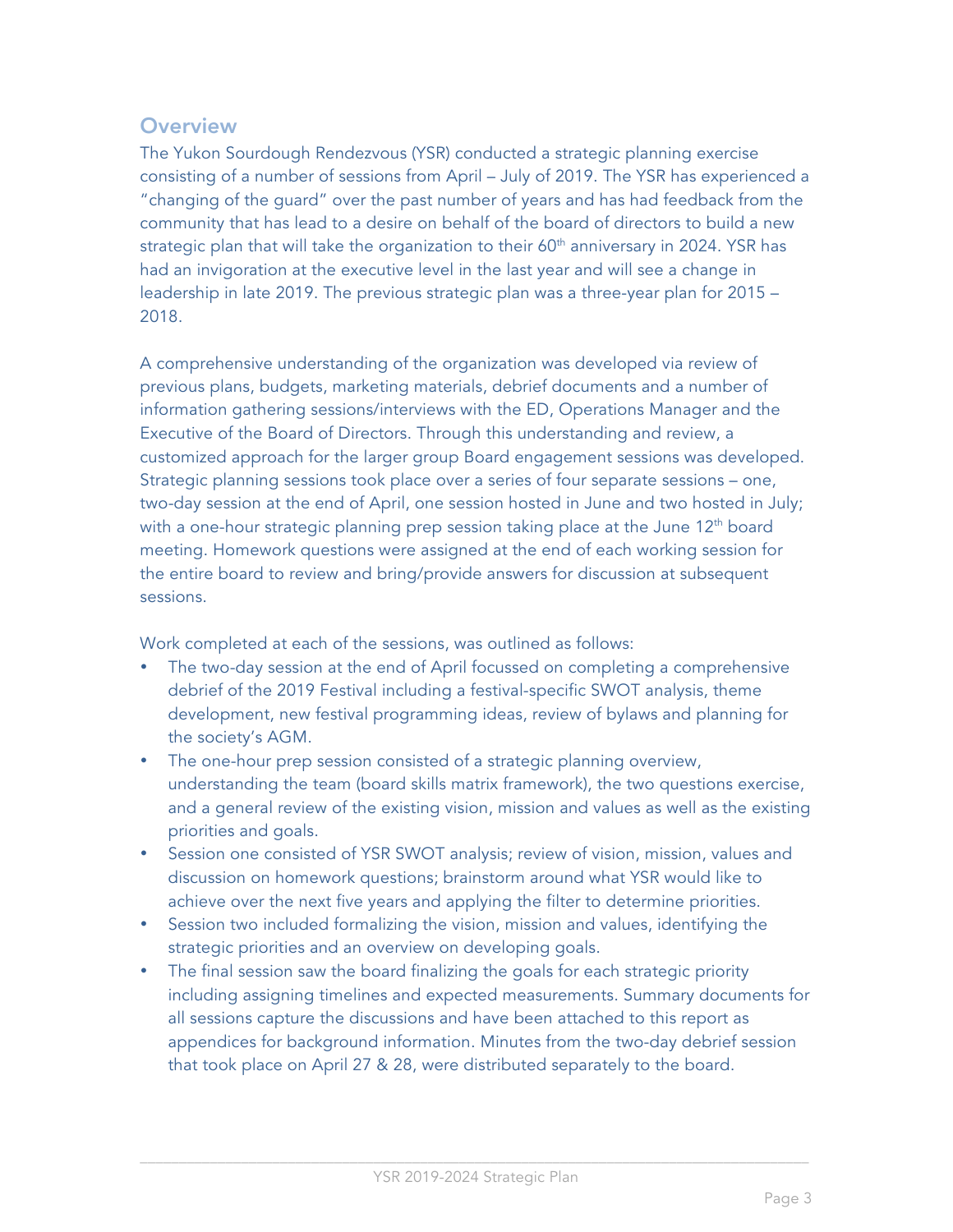The Yukon Sourdough Rendezvous is a member-based and volunteer-run society, governed by an operational board of directors and supported by three full-time staff members. Recognizing the society is made up of volunteers who all have a passion for the community and the annual festival, the strategic planning sessions were conducted with the understanding that even though everyone is 100% committed to YSR, there my not always be 100% agreement. For this reason, the following rule was initiated and followed throughout the strategic planning process – 100% commitment; 70% agreement. The following document outlines YSR's five- year plan, matching the timeframe for the expected tenure of the current executive of the Board of Directors.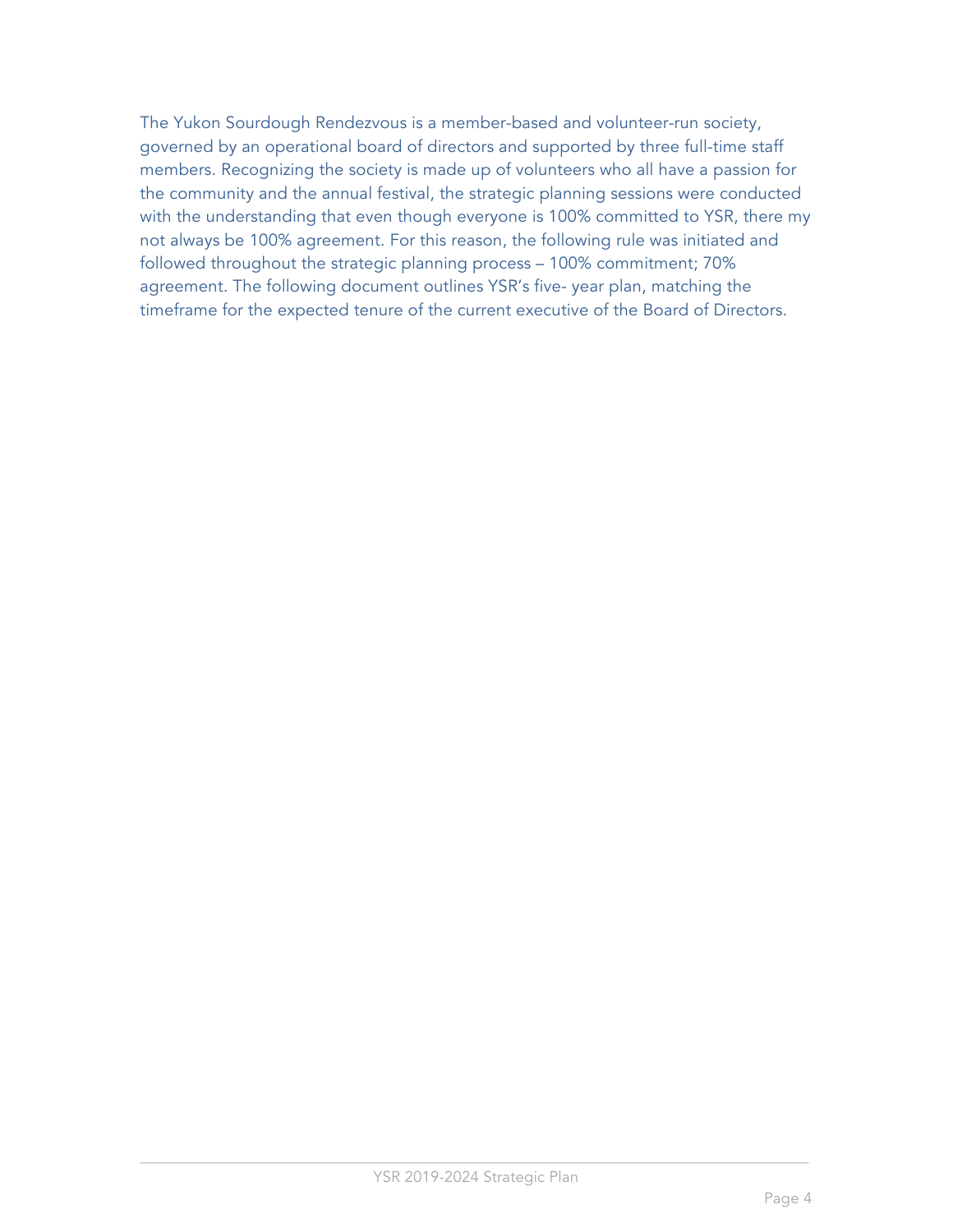## Two Questions

At the beginning of the strategic planning process, two questions were posed to the YSR board of directors:

- What is needed for the strategic plan to be successful?
- How can the strategic plan be used constructively?

They responded as follows:

#### What is needed for the strategic plan to be successful?

- Goals that are achievable and measurable
- Commitment and buy-in at all levels board, staff, community and stakeholders
- Clear direction
- Practical and realistic we have to know our constraints; understand our capacity
- Resources money, people, time
- Must be sustainable continue for a long period of time; check-ins; report card
- Supporting each other
- Successful festival; bring the community in to participate

#### How can the strategic plan be used constructively?

- To build membership base
- Source of encouragement for board, staff and volunteers
- Tracking success report card/balance score card
- It's a living document, tied to reporting and funding
- To get buy-in and on-board new people
- Utilize/assign tasks to sub-committees; share the workload
- Review and tweak/update every year

These answers were kept top of mind during the strategic planning process and used to help guide the discussion at the Board engagement sessions in conjunction with the 100% committed; 70% agreement rule.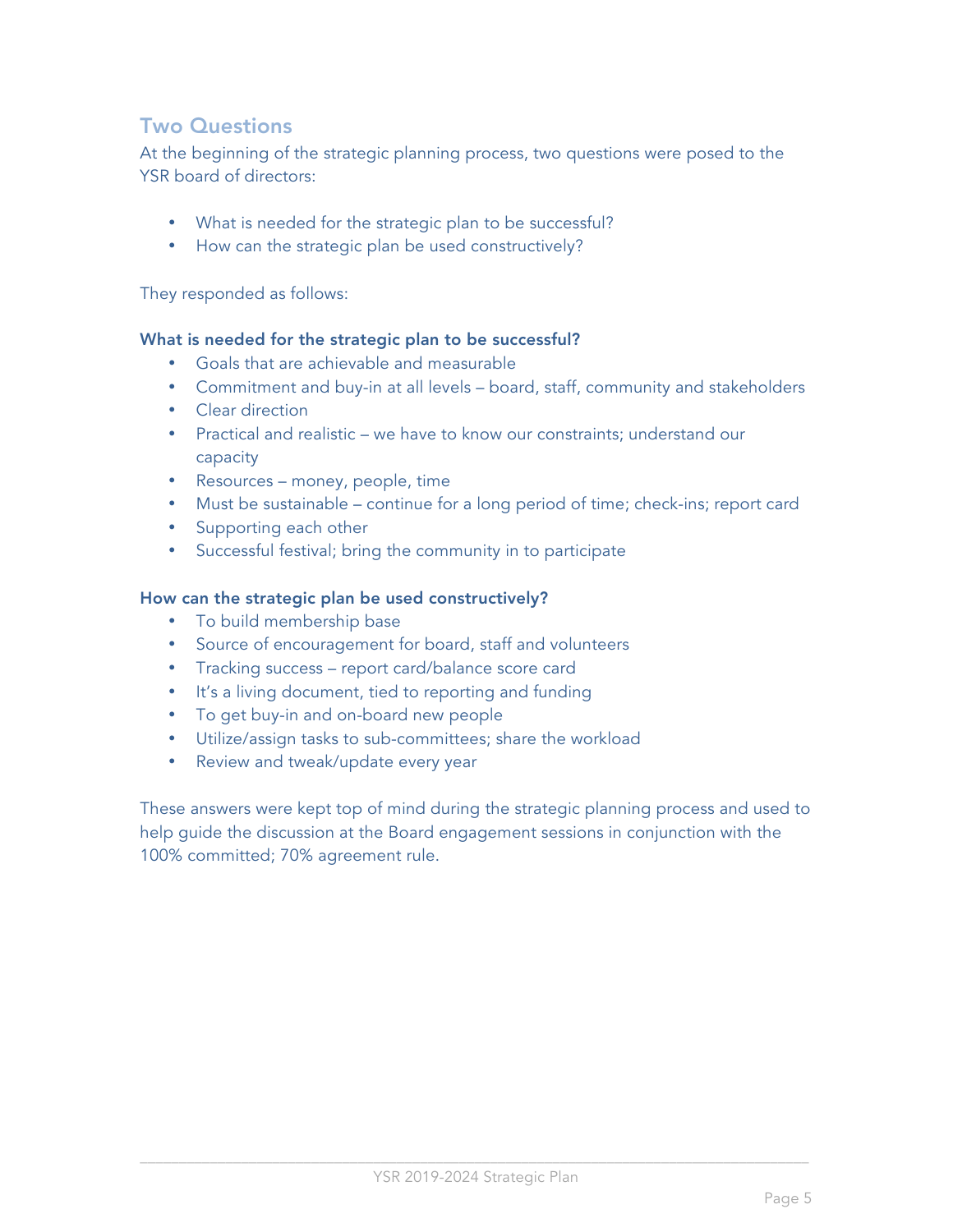# YSR Background, Vision, Mission & Values

## Background

Long before Yukon Sourdough Rendezvous became a society, before Whitehorse was Yukon's capital and before the population grew to what it is today, Yukoner's came together at the darkest, coldest and loneliest time of the winter. Coming together had a practical function as it was used as an opportunity to collect census data on Yukon's residents. But more than that, it was an opportunity for everyone in the community to get our of their cabins, have a few laughs and visit with their fellow "sourdoughs" – the others who were toughing out the cold, dark winter.

The Yukon has an inherent remoteness – a small number of people in a vast landscape. Because of this, Yukoners supported and relied on each other; they watched out for one another and were friendly to anyone new from "outside". They developed an unspoken level of trust, a sense of community and a sense of home among people who weren't necessarily, family. The gathering was a celebration of sorts and created an understanding among the residents that they weren't alone – that they were all 'in it' together.

This is the essence of what it is to be a Yukoner – to be accepted, to know that you will have support in the toughest conditions and to genuinely feel part of something special. This sense of Yukon pride developed out of necessity because of the harsh reality of Yukon's remoteness, but it is instilled in all Yukoners to this day and is at the core of what the Yukon Sourdough Rendezvous is all about.

### Vision Statement (dream/aspiration)

Yukon Sourdough Rendezvous is a festival that truly raises the bar on Northern happiness and is known nationally, and internationally, as "What the Yukon is all about".

### Mission Statement (mandate/purpose)

Yukon Sourdough Rendezvous organizes an annual winter festival and year-round events in Whitehorse that bring people together and enriches the cultural, economic and social vitality of the territory.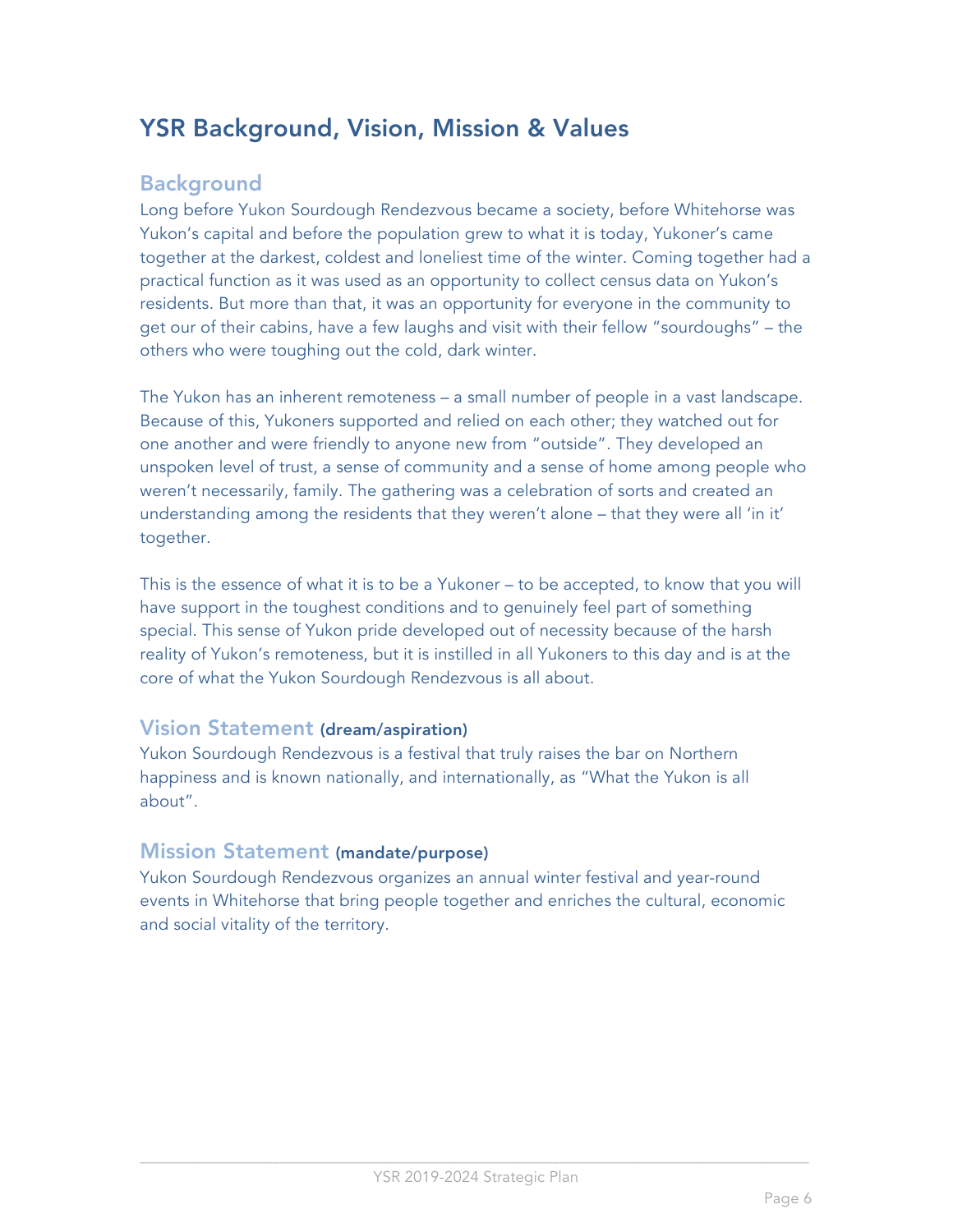## Values (state of being)

The Yukon Sourdough Rendezvous society is currently in its 55<sup>th</sup> year of operation. We are made up of a solid volunteer base of professional event planners that consistently deliver a well-thought out plan to host an annual winter festival and countless other events in support of our annual festival.

#### We are:

• Forward-looking and pro-active

#### We will:

• Act with Integrity

#### We value:

#### Honesty & Dependability - by this, we mean:

- We will build trust internally, with our community and stakeholders;
- We will act fairly, honestly, ethically and respectfully;
- We will practice transparency and diplomacy;
- We will build and protect our resources to ensure we can deliver on what we promise – time, money, people, locations, influence, etc.);
- We will communicate with each other, our community and stakeholders; and,
- We will respect ourselves, trust everyone to act in this manner and hold each other accountable when we do not.

#### **Community Inclusiveness** – by this, we mean:

- We will be open-minded, open to change and remain relevant to our community;
- We will be committed to evolving the festival to be inclusive of and accessible by the entire Yukon community while honouring how and why the festival came to be; and,
- We will create community spirit and pride by being representative of our community – welcoming all ages, ethnicities and backgrounds.

#### Fun, Laughter and Yukon's Uniqueness - by this, we mean:

#### We LOVE being Yukoners!

- We care about and are committed to our Rendezvous family. We are a team;
- We will motivate and support each other;
- We will respect each other and the creative process by embracing each other's points of view and individuality;
- We will have fun and laugh every day; and,
- We will be fearless, adventurous, creative and open-minded.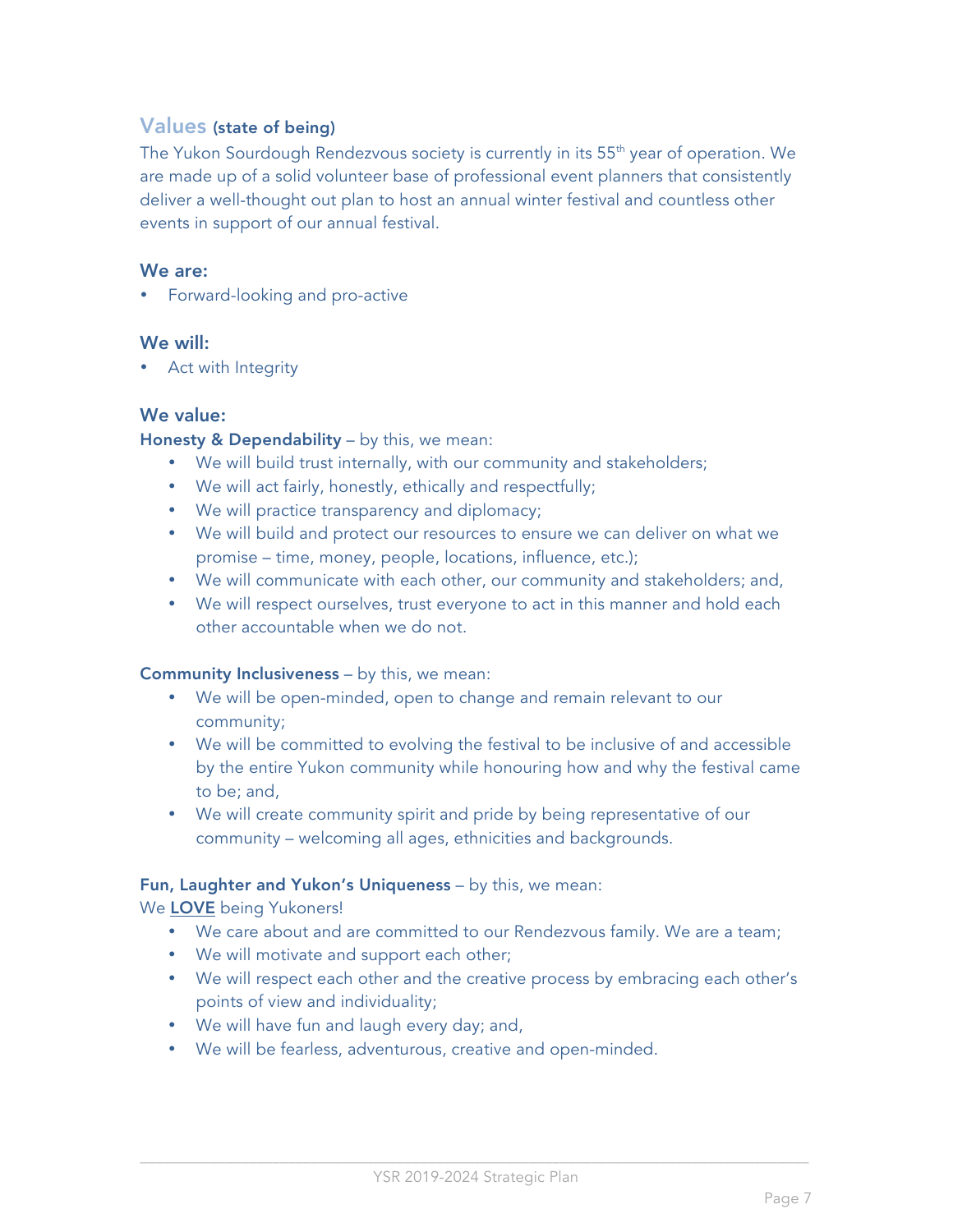# YSR Strategic Priority Objectives

*During the Board engagement sessions, it was determined that there were four main areas of focus. These four areas of focus do not function independently and are specifically related to the day-to-day operation of the society and the festival. Focusing on these four areas will allow the board to realize the "changing of the guard" and bring the Yukon Sourdough Rendezvous in to its next phase of evolution.*

## Strategic Priority Objectives:

- Reputation Management
- Marketing & Communications
- Business Planning & Financial **Stability**
- Permanent Home

| Goal                                                                                                                     | <b>Start</b> | Complete   | <b>Measurement</b>                                                                                                              | <b>Suggested Action Steps</b>                                                                                                                                                                                                                                                                                                                                                                        |
|--------------------------------------------------------------------------------------------------------------------------|--------------|------------|---------------------------------------------------------------------------------------------------------------------------------|------------------------------------------------------------------------------------------------------------------------------------------------------------------------------------------------------------------------------------------------------------------------------------------------------------------------------------------------------------------------------------------------------|
| Goal 1. Improve public<br>perception of the<br>Board.<br><b>Who: Executive</b><br>Committee                              | Aug. 2020    | Aug. 2022  | · Full, qualified,<br>happy Board<br>3-person waitlist<br>people won't<br>make "yuck" face<br>when asked to sit<br>on the board | • Honour and follow strategic<br>plan values and enforce<br>bylaws<br>• Develop and implement<br>board of directors on-<br>boarding process/protocol<br>• Complete board skills matrix<br>to determine where holes<br>exist<br>• Develop board of directors<br>recruitment and marketing<br>plan including key messages<br>• Actively recruit potential and<br>qualified board members<br>year-round |
| <b>Goal 2. Strike Public</b><br><b>Relations Committee</b><br>Who: Board of<br>Directors and PR<br>Committee once struck | Sept. 2019   | Sept. 2019 | • Public Relations<br>Committee in<br>place<br>• Terms of<br>reference for<br>committee in<br>place                             | • Call for qualified board<br>members to chair and sit on<br>committee<br>• Develop committee terms of<br>reference (purpose and<br>parameters for committee)<br>· Source qualified professional<br>to assist committee<br>where/when as required.                                                                                                                                                   |
| Goal 3. Develop<br>Communications<br><b>Strategy and Plan</b><br><b>Who: Pubic Relations</b><br>Committee                | Sept. 2019   | Nov. 2019  | • Internal and<br>external policies<br>ratified by board<br>• Annual<br>communications<br>strategy/plan in<br>place             | • Develop internal and external<br>communications policies<br>including crisis<br>communications plan<br>• Develop communications<br>strategy and plan framework                                                                                                                                                                                                                                     |

#### Priority: Reputation Management

### Priority: Marketing & Communications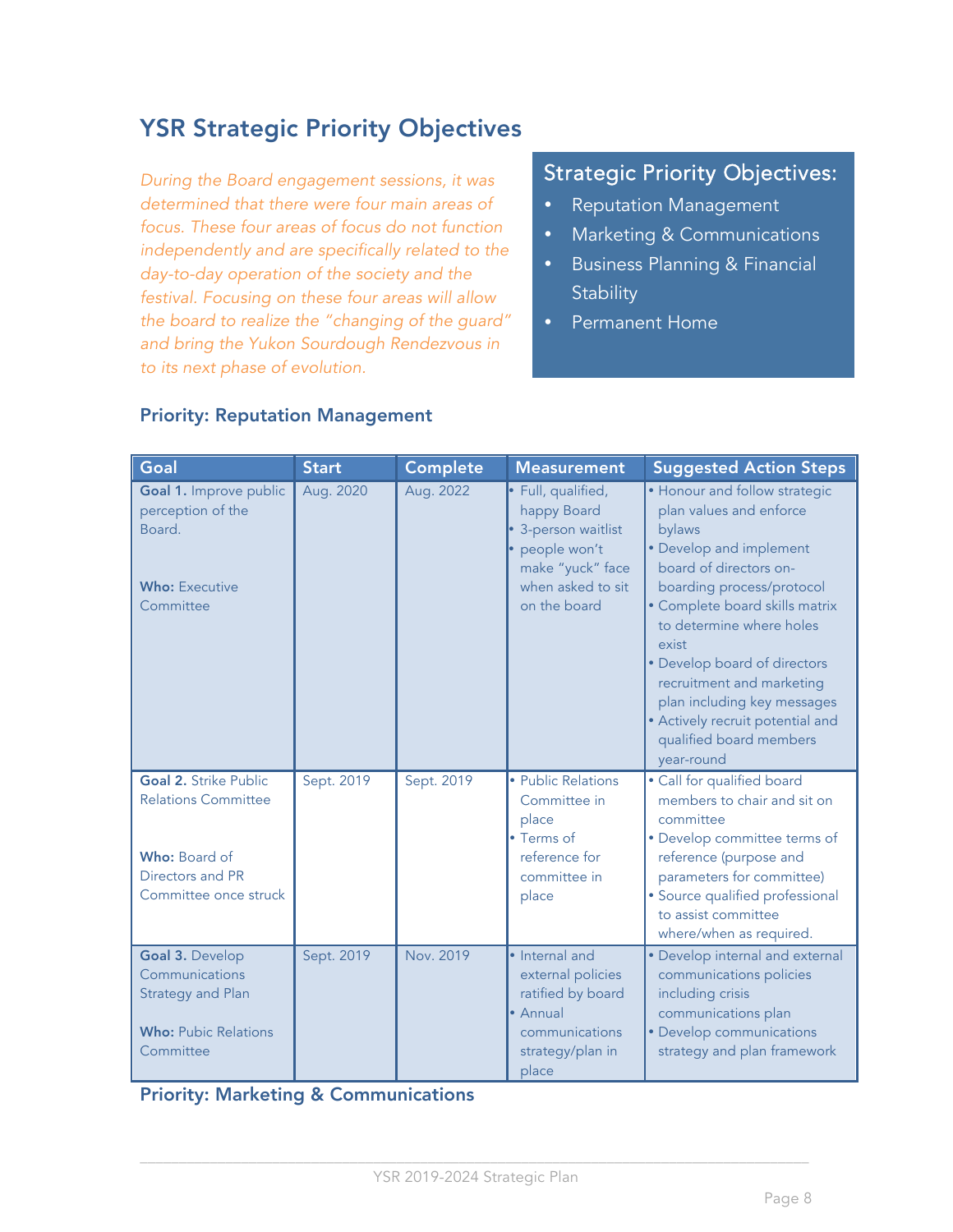| Goal                                                                                                 | <b>Start</b>     | Complete         | <b>Measurement</b>                                                                                                                                                        | <b>Suggested Action Steps</b>                                                                                                                                                                                                                                  |
|------------------------------------------------------------------------------------------------------|------------------|------------------|---------------------------------------------------------------------------------------------------------------------------------------------------------------------------|----------------------------------------------------------------------------------------------------------------------------------------------------------------------------------------------------------------------------------------------------------------|
| Goal 1, Build<br><b>Marketing Strategy</b><br>and Plan<br>Who: ED, AD, Board,<br>Consultant          | Sept. 2019       | Sept. 2020       | · Plan built and in<br>place                                                                                                                                              | • Admin manager source grant<br>money to hire consultant to<br>build plan<br>.ED hire consultant to build<br>plan<br>•Board makes themselves<br>available to consultant to<br>build plan<br>•Consultant builds plan                                            |
| Goal 2. Invest in YSR<br><b>Brands</b>                                                               | Sept. 2020       | Sept. 2022       | • YSR to evolved<br>brands to include<br>6 child-brands                                                                                                                   | ·Hire brand/marketing<br>specialist<br>•Design/tweak all 6 child-                                                                                                                                                                                              |
| <b>Who: Staff Team</b>                                                                               |                  |                  | and 1 parent-<br>brand<br>• Public will<br>identify with<br><b>brands</b><br>• Festival<br>attendance and<br>participation<br>increased by 20%<br>in each child-<br>brand | <b>brands</b><br>.Reveal child-brands to public<br>in creative ways<br>•Design/tweak parent-brand<br>·Involve public<br>.Reveal parent-brand to public<br>in awesome way (lasers)<br>.Fully commit to brands,<br>protect the brand/develop<br>brand guidelines |
| Goal 3. Increase<br>marketing budget to<br>15% of overall budget<br><b>Who: Finance</b><br>Committee | <b>July 2020</b> | <b>June 2024</b> | • Marketing<br>budget is<br>increased to 15%<br>of overall<br>operating<br>budget                                                                                         | •July 2020 - increase to 8%<br>•July 2021 - increase to 12%<br>•July 2022 - increase to 15%<br>•July 2023-24 - hold at 15%                                                                                                                                     |

## Priority: Business Planning & Financial Stability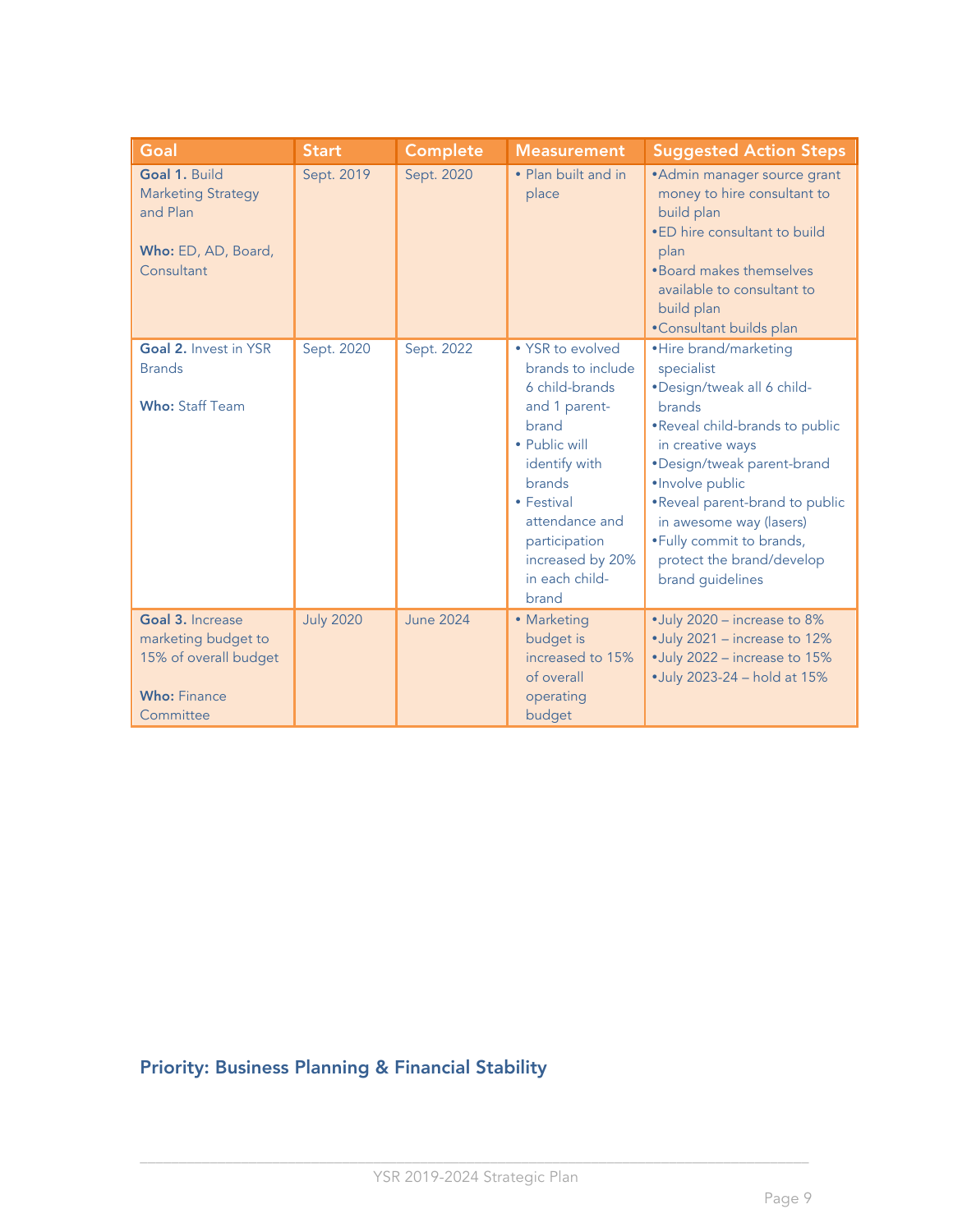| Goal                                                                                                                                           | <b>Start</b> | Complete         | <b>Measurement</b>                                                                                                                                                                                               | <b>Suggested Action Steps</b>                                                                                                                                                                                                                                                                                                                                                                                                                                                                                                                    |
|------------------------------------------------------------------------------------------------------------------------------------------------|--------------|------------------|------------------------------------------------------------------------------------------------------------------------------------------------------------------------------------------------------------------|--------------------------------------------------------------------------------------------------------------------------------------------------------------------------------------------------------------------------------------------------------------------------------------------------------------------------------------------------------------------------------------------------------------------------------------------------------------------------------------------------------------------------------------------------|
| <b>Goal 1. Decrease staff</b><br>and board burnout,<br>increase retention<br><b>Who: Executive</b><br>Committee                                | Sept. 2019   | Sept. 2024       | • No more than 15%<br>turn over of staff by<br>2024<br>• No more than 4%<br>turn over of board by<br>2024                                                                                                        | · Board - fewer board<br>meetings/more efficient use<br>of meeting time; board<br>appreciation program;<br>training and professional<br>development opportunities;<br>clear on-boarding process<br>and orientation package<br>• Staff - staff appreciation<br>program; goal setting and<br>professional development<br>opportunities; competitive<br>living wage; cognisant of staff<br>after hours time; appropriate<br># of staff for the job<br>· Both - legit "lit AF" Christmas<br>party; once per year staff and<br>board bonding activity |
| Goal 2. Develop new<br>revenue streams<br>Who: Board, Revenue<br>Generation<br>Committee, AD                                                   | April 2020   | April 2023       | • One new stream<br>running by 2023<br>(representing \$66K)<br>· Plans in place to<br>secure 2 new streams<br>(\$133K)<br>· Total 3 new streams<br>by 2023 totalling<br>\$200K new revenue<br>over three streams | • Strike Revenue Generation<br>Committee<br>• Develop terms of reference<br>for committee<br>. Year 1 - develop business<br>plan<br>· Year 2 - Initiate business plan<br>and develop 2 <sup>nd</sup> business plan<br>• Year 3 - Run two news<br>streams and develop 3rd<br>business plan                                                                                                                                                                                                                                                        |
| Goal 3. Mufti-Year<br><b>Budget &amp; Operations</b><br>Plan<br>Who: Staff Team,<br>Finance Committee,<br>Executive Committee,<br><b>Board</b> | April 2021   | <b>June 2024</b> | · Multi-year budget<br>and event plan built<br>and in place (3-year<br>plan and budget)                                                                                                                          | • Admin - develop format for<br>3-year budget<br>• Ops - develop format for<br>multi-year event plan<br>• FC - develop 3-year budget<br>• Ops - develop and pitch 3-<br>year event plan<br>• Ratify budget and event plan<br>• Board and staff - implement<br>and execute multi-year plans                                                                                                                                                                                                                                                       |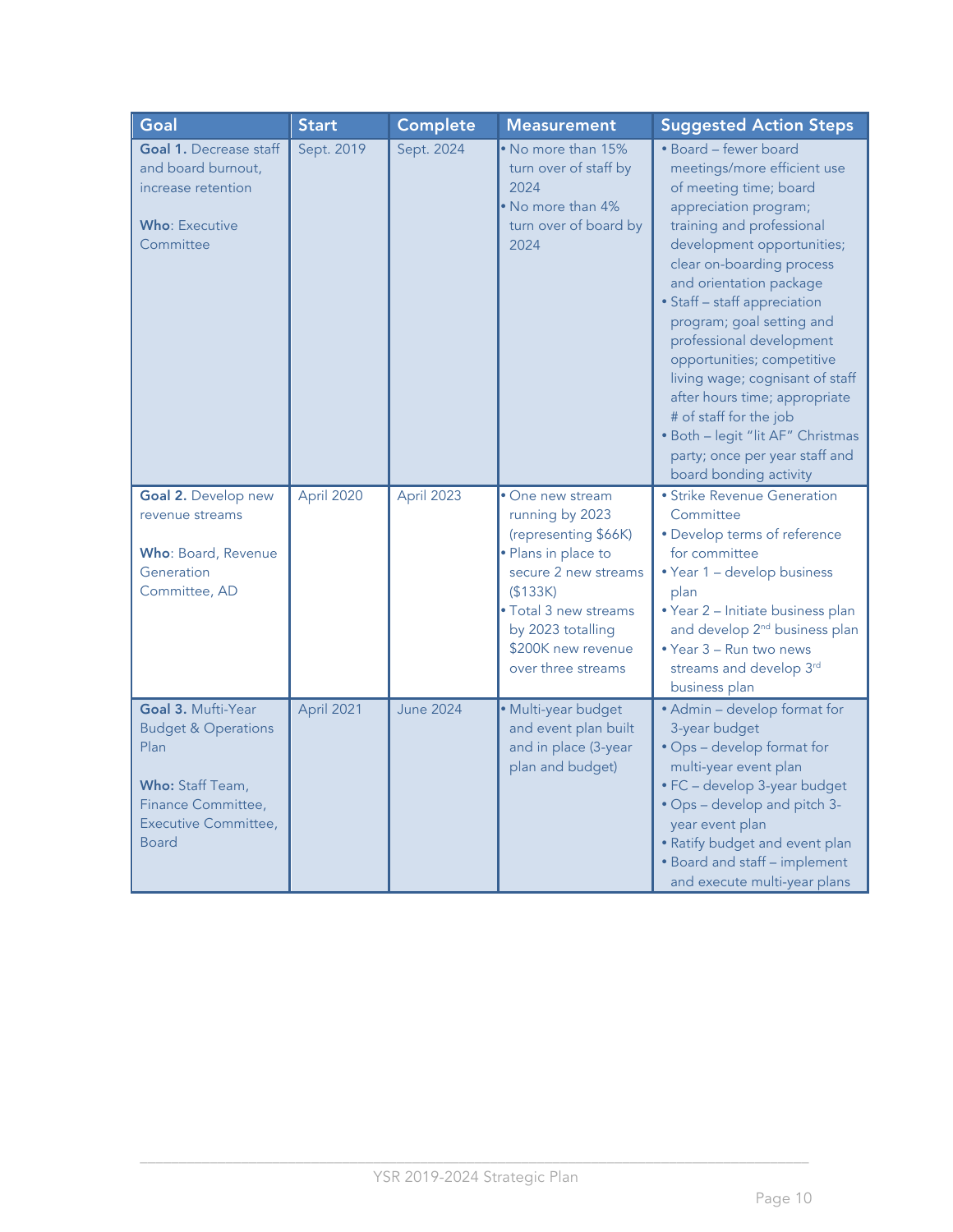Priority: Permanent Home (note: this is a step-by-step strategic priority objective each goal can only be undertaken if the previous goal is complete and deemed to be able to proceed)

| Goal                                                                                                                                       | <b>Start</b>     | Complete         | <b>Measurement</b>                                                                                                                | <b>Suggested Action</b>                                                                                                                                                                                                                                      |
|--------------------------------------------------------------------------------------------------------------------------------------------|------------------|------------------|-----------------------------------------------------------------------------------------------------------------------------------|--------------------------------------------------------------------------------------------------------------------------------------------------------------------------------------------------------------------------------------------------------------|
|                                                                                                                                            |                  |                  |                                                                                                                                   | <b>Steps</b>                                                                                                                                                                                                                                                 |
| Goal 1. Research<br>process and dedicate<br>resources<br><b>Who: Permanent</b><br><b>Home Committee</b>                                    | Aug. 2019        | April 2020       | • Resources and<br>information identified<br>to budget for 2021<br>year.                                                          | · Strike Permanent Home<br>Committee<br>• Develop committee terms of<br>reference<br>· Obtain quotes from relevant<br>professionals<br>. Reach out to local business<br>community for<br>advice/knowledge for how to<br>proceed with this type of<br>project |
| Goal 2. Build project<br>budget (for 2021)<br><b>Who: Permanent</b><br>Home Committee and<br><b>Finance Committee</b>                      | April 2020       | <b>June 2020</b> | • Approved budget with<br>relevant items                                                                                          | • Finance and Permanent Home<br>Committees meet to<br>determine best way to<br>develop/build budget<br>document                                                                                                                                              |
| Goal 3. Stakeholder<br>Engagement<br><b>Who: Permanent</b><br>Home Committee and<br>qualified professional                                 | <b>July 2020</b> | March 2021       | • Amount of business<br>and private<br>stakeholder feedback<br>received - aim for 10%<br>of those surveyed<br>• Engagement report | · Source qualified professional<br>to complete stakeholder<br>engagement process<br>• Conduct stakeholder<br>engagements<br>· Write engagement report                                                                                                        |
| <b>Goal 4. Feasibility</b><br>Study<br><b>Who: Permanent</b><br>Home Committee and<br>qualified professional                               | March 2021       | <b>July 2022</b> | • Completed Feasibility<br>Study - go or no go<br>document<br>·#moneybetight                                                      | · Source qualified professional<br>to complete feasibility study<br>• Compete and write feasibility<br>study                                                                                                                                                 |
| Goal 5. Source<br><b>Funding/Find Location</b><br><b>Who: Permanent</b><br>Home Committee,<br><b>Executive Committee</b><br>and Staff team | March 2023       | Nov. 2023        | • Funding secured<br>• Location secured                                                                                           | · Research, source, write and<br>submit applications for<br>funding<br>• Source real estate agent<br>• View properties<br>• Develop implementation<br>plans                                                                                                  |